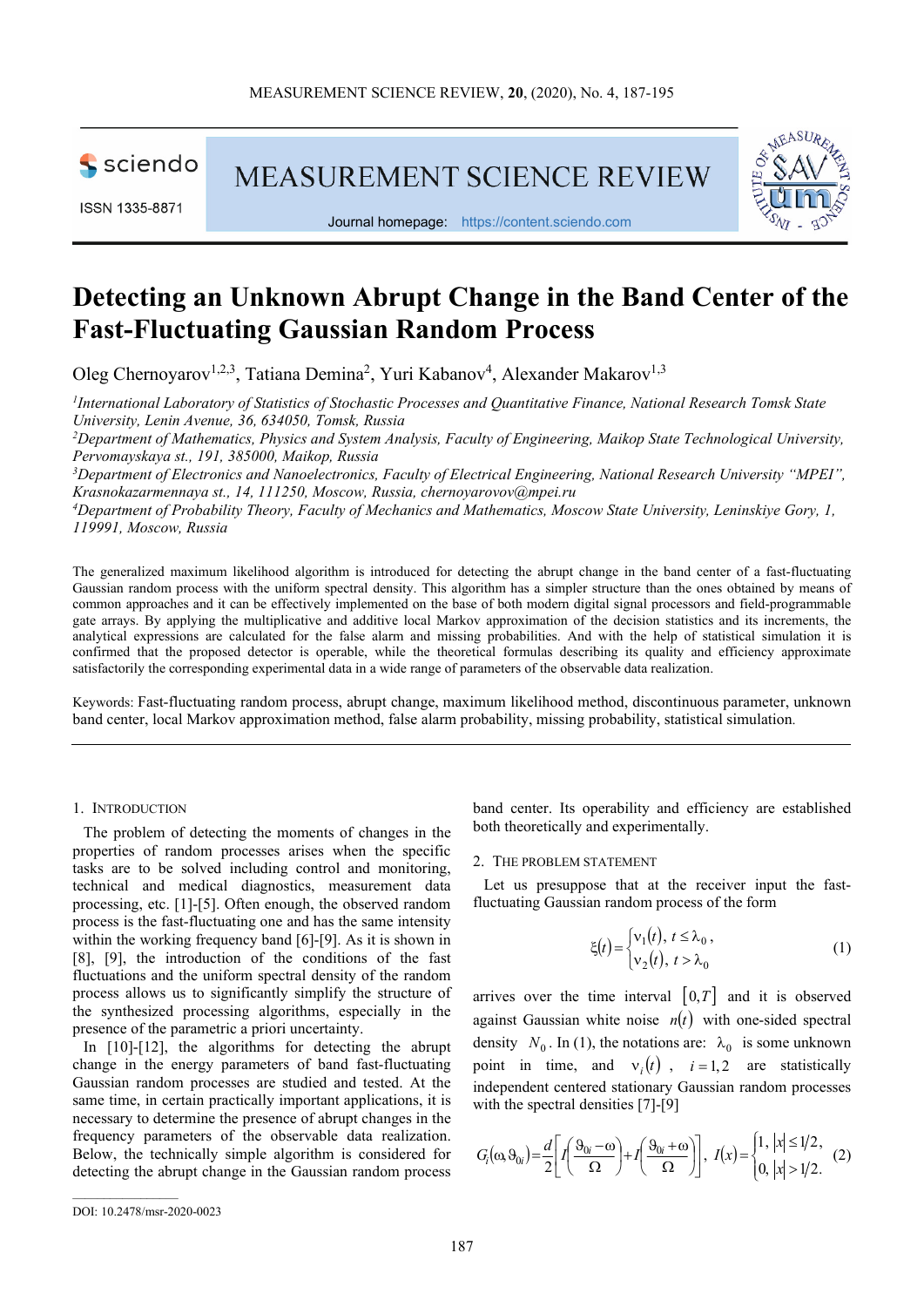Here  $\Theta_{0i}$  is the band center,  $\Omega$  is the bandwidth, and *d* is the magnitude of the spectral density (intensity) of the process  $v_i(t)$  determining its dispersion (mean power)  $D = d\Omega/2\pi$ , while  $\Theta_{02}$  is unknown and, in general case, it is not equal to  $\vartheta_{01}$ .

The value  $\lambda_0$  can be considered as the moment of the abrupt change in the band center of the fast-fluctuating process ξ(*t*). The condition of the fast fluctuations can be stated as follows [8], [9]

$$
\mu_{\min} = T_{\min} \Omega / 2\pi >> 1, \qquad (3)
$$

where  $T_{\min} = \min(\lambda_0, T - \lambda_0)$ .

According to the observable realization

$$
x(t) = \xi(t) + n(t), \qquad t \in [0, T], \qquad (4)
$$

it is necessary to make a decision on the presence or absence of the abrupt change in the band center of the process  $\xi(t)$ , while unknown parameters  $\lambda_0$ ,  $\theta_{02}$  can take the values from a priori intervals  $0 < \Lambda_1 \leq \lambda_0 \leq \Lambda_2 < T$ ,  $\Theta_1 \leq \Theta_{02} \leq \Theta_2$ .

## 3. THE SYNTHESIS OF THE DETECTION ALGORITHM

In order to synthesize the algorithm for detecting the abrupt change in the band center of the process  $\xi(t)$ , let us single out two possible hypotheses [5], [12]: 1) hypothesis  $H_0$  stating that  $\vartheta_{01} = \vartheta_{02}$ , i.e. the abrupt change is absent; 2) hypothesis  $H_1$  stating that  $\vartheta_{01} \neq \vartheta_{02}$ . For the specified alternatives the analytical expressions should be found for the decision statistics (logarithms of the functionals of the likelihood ratio).

If the received process  $\xi(t)$  is the fast-fluctuating one so that the condition (3) holds, then, by applying the results of [8], [9], one gets

$$
H_0: \quad L_0 = \frac{d}{N_0 (N_0 + d)} \int_0^T y^2(t, \vartheta_{01}) dt - \frac{\Omega T}{2\pi} \ln\left(1 + \frac{d}{N_0}\right),
$$
  

$$
H_1: \quad L_1(\lambda, \vartheta) = L_0 +
$$
  

$$
+ \frac{d}{N_0 (N_0 + d)} \left[ \int_{\lambda}^T y^2(t, \vartheta) dt - \int_{\lambda}^T y^2(t, \vartheta_{01}) dt \right].
$$
  
(5)

Here  $\lambda$ ,  $\theta$  are the current values of the unknown parameters  $\lambda_0$ ,  $\theta_{02}$ , respectively, and  $y(t, \theta) = \int_{-\infty}^{\infty} x(t') h(t-t', \theta) d\theta$  $y(t, \vartheta) = \int_{-\infty}^{\infty} x(t') h(t-t', \vartheta) dt'$ is the response of the filter to the observable realization (4) while the transfer function  $H(\omega, \vartheta)$  of this filter satisfies the condition

$$
\left|H(\omega,\vartheta)\right|^2 = I[(\vartheta-\omega)/\Omega] + I[(\vartheta+\omega)/\Omega].\tag{6}
$$

The expression (6) does not uniquely determine the function  $H(\omega, \vartheta)$ , and therefore the function  $h(t, \vartheta)$ . In particular, the simplest ideal filter satisfying the relation (6) is a bandpass filter with the pulse response  $h(t, \theta) = 2\left[\sin(\Omega t/2)/\pi t\right]\cos(\theta t)$ . And it should be noted that the physically realizable filter corresponding to it can always be implemented with the required accuracy [7]. The design of bandpass filters with the specified characteristics is considered, for example, in [13].

The structure of the algorithm for detecting the abrupt change in the band center of the random process can be determined on the basis of a generalized maximum likelihood approach [7], [8]. Then, in general terms, the decision detection rule is written as

$$
\max_{\lambda \in [\Lambda_1, \Lambda_2], \vartheta \in [\Theta_1, \Theta_2]} L_1(\lambda, \vartheta) - L_0 > c , \qquad (7)
$$

where  $c$  is the threshold calculated according to the chosen optimality criterion. Taking into account (5), the expression (7) is transformed to the form

$$
\max_{\lambda \in [\Lambda_1, \Lambda_2], \vartheta \in [\Theta_1, \Theta_2]} \int_{\lambda}^{T} \Big[ y^2(t, \vartheta) - y^2(t, \vartheta_{01}) \Big] dt > c', \quad (8)
$$

where  $c' = cN_0(N_0 + d)/d$ .

The algorithm (8) for detecting the unknown abrupt change in the band center of the fast-fluctuating random process can be technically implemented in the form of an *N*channel device, each channel of which is tuned to the frequency band  $\left[ \vartheta_i - \Omega/2, \vartheta_i + \Omega/2 \right]$ , where  $\Theta_i = \Theta_1 + (i - 1/2)\Delta\Theta$ ,  $i = 1, N$ ,  $\Delta\Theta = (\Theta_2 - \Theta_1)/N$  (in parallel processing), or based on a serial spectrum analyzer [7], [8].

One of the possible block diagrams of such a device is shown in Fig.1. Here the notations are: 1 is the switch that is open for time  $[0, T]$ ;  $2^0$  is a filter with transfer function  $H(\omega, \vartheta_{01})$  (6); 2<sup>*i*</sup> is a filter with transfer function  $H(\omega, \vartheta_i)$ (6); 3 is the squarer; 4 is the subtractor; 5 is an integrator over the time interval  $[0, T]$ ; 6 is the delay line for time *T*; 7 is an integrator, 8 is a device that generates the greatest of the absolute maxima of *N* input signals within the interval  $[\Lambda_1, \Lambda_2]$  at its output; 9 is the threshold device that compares the input signal with the set threshold *c*′ and fixes the presence of the abrupt change in the band center of the analyzed process, if this threshold is exceeded, or the absence of the abrupt change is real. Obviously, the greater the number *N* of channels, the more accurately the detector shown in Fig.1. reproduces the algorithm (8).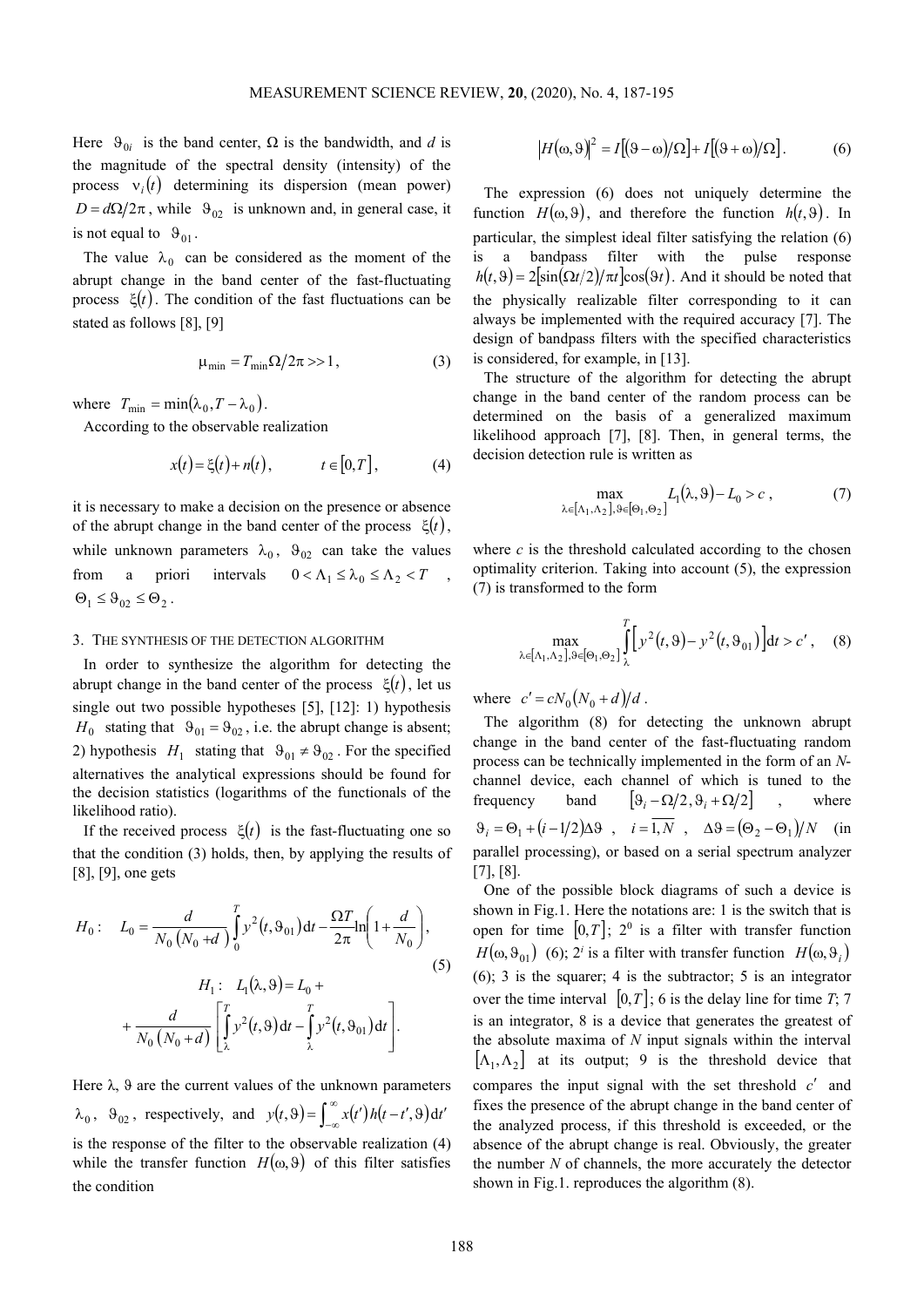

Fig.1. The block diagram of the detector of the abrupt change in the band center of the fast-fluctuating Gaussian random process.

### 4. THE CHARACTERISTICS OF THE DETECTION ALGORITHM

In order to evaluate the performance of the detector (8) analytically, the expressions for the probabilities of the type I (false alarm) and type II (abrupt change missing) errors α and  $\beta$  [7], [8] should be found. For this purpose, the decision rule (8) is represented in the form

$$
\max_{l \in \left[\widetilde{\Lambda}_1, \widetilde{\Lambda}_2\right], v \in \left[\widetilde{\Theta}_1, \widetilde{\Theta}_2\right]} M\left(l, v\right) > \widetilde{c}, \quad M\left(l, v\right) = M_1\left(l, v\right) - M_2\left(l\right), \quad (9)
$$

where  $\tilde{c} = c(1+q)/\mu q$  is the normalized threshold,  $l = \lambda/T$ ,  $v = 9/\Omega$ ,  $\widetilde{\Lambda}_{1,2} = \Lambda_{1,2}/T$ ,  $\widetilde{\Theta}_{1,2} = \Theta_{1,2}/\Omega$ ,

$$
M_1(l, v) = \frac{T}{\mu V_0} \int_l^1 y^2(\tilde{t}, \Omega v) d\tilde{t},
$$
  

$$
M_2(l) = \frac{T}{\mu V_0} \int_l^1 y^2(\tilde{t}, \vartheta_0) d\tilde{t},
$$
 (10)

 $\widetilde{t} = t/T$ ,  $\mu = \Omega T/2\pi$ ,  $q = d/N_0$ .

When the condition (3) is satisfied, the functionals  $M_1(l, v)$ ,  $M_2(l)$  (and, therefore, the functional  $M(l, v)$ ) are the Gaussian ones approximately [8], [9]. The specified property allows for their full statistical description by the moment or correlation functions of the first two orders. And according to this, one represents (10) as the sum of signal and noise functions:

$$
M_1(l, v) = S_1(l, v) + N_1(l, v),
$$
  $M_2(l) = S_2(l) + N_2(l).$ 

Here  $S_1(l, v) = \langle M_1(l, v) \rangle$ ,  $S_2(l) = \langle M_2(l) \rangle$  are the signal functions (mathematical expectations) and  $N_1(l, v) = M_1(l, v) - \langle M_1(l, v) \rangle$ ,  $N_2(l) = M_2(l) - \langle M_2(l) \rangle$  are the noise functions while averaging  $\langle \cdot \rangle$  is carried out over all the possible realizations of  $x(t)$  (4) under the fixed values of  $\lambda_0$ ,  $\vartheta_{02}$ . By direct averaging of (10), one can find that

$$
S_1(l, v) = \max(0, l - l_0) [1 + qC_1(v - v_{01})] +
$$
  
+ [1 - \max(l\_0, l)] [1 + qC\_1(v - v\_{02})],  

$$
S_2(l) = (1 + q) \max(0, l - l_0) +
$$
  
+ [1 - \max(l\_0, l)] [1 + qC\_1(\Delta v)],  

$$
\langle N_1(l_1, v_1)N_1(l_2, v_2) \rangle = \{ [1 - \max(l_1, l_2)]C_1(v_2 - v_1) +
$$
  
+ q(2 + q) [\max(0, l\_0 - \max(l\_1, l\_2))C\_3(v\_{01}, v\_1, v\_2) +  
+ (1 - \max(l\_0, l\_1, l\_2))C\_3(v\_{02}, v\_1, v\_2)] \} / \mu\_1,  

$$
\langle N_2(l_1)N_2(l_2) \rangle = \{ (2 + q)^2 \max(0, \min(l_1, l_2) - l_0) +
$$
  
+ [1 - \max(l\_0, l\_1, l\_2)] [1 + q(2 + q)C\_1(\Delta v)] \} / \mu\_1,

where  $l_0 = \lambda_0 / T$ ,  $v_{0i} = \theta_{0i} / \Omega$ ,  $i = 1, 2$ ,  $\Delta v = v_{01} - v_{02}$ ,  $C_1(x) = \max(0, 1 - |x|),$ 

$$
C_3(x, y, z) = \max(0, 1 + \min(x, y, z) - \max(x, y, z)).
$$

Let now the abrupt change in the band center of the process  $\xi(t)$  (1) be absent, that is  $\vartheta_{01} = \vartheta_{02}$ . Then, after using (9)-(11), the false alarm probability can be represented as follows

$$
\alpha = P\left[\max_{l \in \left[\tilde{\lambda}_1, \tilde{\lambda}_2\right], v \in \left[\tilde{\Theta}_1, \tilde{\Theta}_2\right]} M\left(l, v\right) > \tilde{c} \middle| \vartheta_{01} = \vartheta_{02}\right].\tag{12}
$$

Here  $M(l, v)$  is the asymptotically (under  $\mu_{\min}$  (3) increasing) Gaussian random field with the signal function

$$
S(l, v) = \langle M(l, v) \rangle = q(1 - l) [C_1(v_1 - v_{01}) - 1]
$$
 (13)

and the correlation function of the noise function  $N(l, v) = M(l, v) - \langle M(l, v) \rangle$  of the form

$$
\langle N(l_1, v_1)N(l_2, v_2) \rangle = \min(1 - l_1, 1 - l_2) \times
$$
  
 
$$
\times \{ C_1(v_1 - v_2) - C_3(v_{01}, v_1, v_2) + (1 + q)^2 \times
$$
  
 
$$
\times [1 + C_3(v_{01}, v_1, v_2) - C_1(v_1 - v_{01}) - C_1(v_2 - v_{01})] \} / \mu.
$$
 (14)

Let us denote

$$
l' = l - l \,, \qquad \qquad v' = v - v_{01} \,.
$$

Then, from (13), (14), it follows that the Gaussian random field  $M(l, v) = M(l', v')$  is statistically equivalent to the product

$$
U(l')V(v'), \quad l' \in \left[1-\widetilde{\Lambda}_2, 1-\widetilde{\Lambda}_1\right], \quad v' \in \left[\widetilde{\Theta}_1 - v_{01}, \widetilde{\Theta}_2 - v_{01}\right]
$$

of the independent Gaussian random processes  $U(l')$  and  $V(v')$  with the characteristics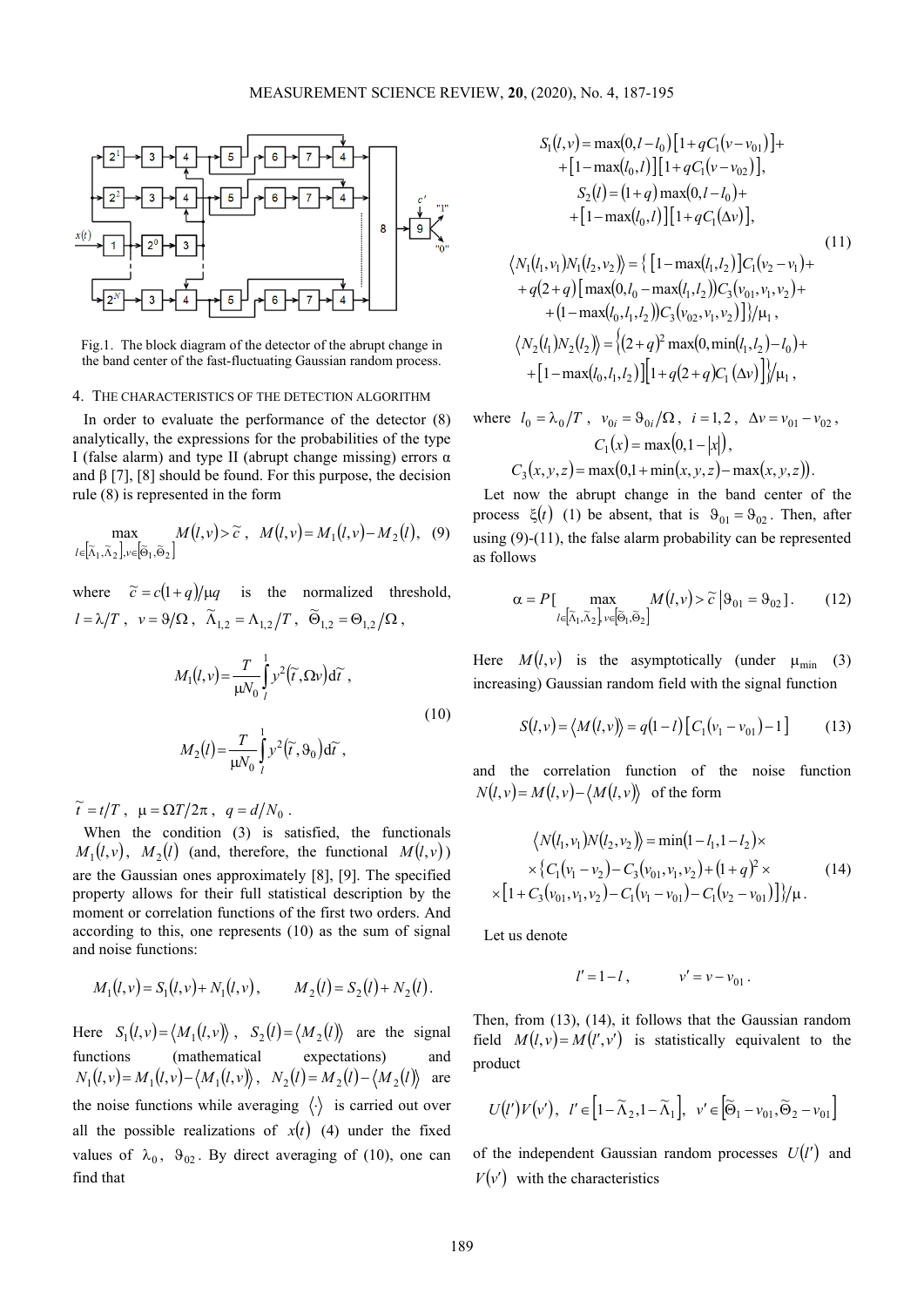$$
S_U(l') = \langle U(l') \rangle = l',
$$
  
\n
$$
B_U(l'_1, l'_2) = \langle [U(l'_1) - \langle U(l'_1) \rangle][U(l'_2) - \langle U(l'_2) \rangle] \rangle = \min(l'_1, l'_2),
$$
  
\n
$$
S_V(v') = \langle V(v') \rangle = -q \min(l, |v'|),
$$
  
\n(15)

$$
B_V(v'_1, v'_2) = \langle \left[ V(v'_1) - \langle V(v'_1) \rangle \right] \left[ V(v'_2) - \langle V(v'_2) \rangle \right] \rangle = \{ C_1(v'_1 - v'_2) - C_3(0, v'_1, v'_2) + (1 + q)^2 \left[ 1 + C_3(0, v'_1, v'_2) - C_1(v'_1) - C_1(v'_2) \right] \} / \mu.
$$

Taking into account the last statement, one can represent the probability (12) in the form

$$
\alpha = P\left[\max_{l' \in \left[1-\tilde{\lambda}_2, 1-\tilde{\lambda}_1\right]} U(l') \max_{v' \in \left[\tilde{\Theta}_1 - v_{01}, \tilde{\Theta}_2 - v_{01}\right]} V(v') > \tilde{c}\right].\tag{16}
$$

For the random processes  $U(l')$  and  $V(v')$ , one introduces the distribution functions of their greatest maxima

$$
F_U(x) = P[\max_{l' \in [1 - \tilde{\lambda}_2, 1 - \tilde{\lambda}_1]} U(l') < x],
$$
\n
$$
F_V(y) = P[\max_{v' \in [\tilde{\Theta}_1 - v_0, \tilde{\Theta}_2 - v_0, 1]} V(v') < y]
$$
\n
$$
(17)
$$

within the intervals  $\left[1-\widetilde{\Lambda}_2, 1-\widetilde{\Lambda}_1\right]$  and  $\left[ \widetilde{\Theta}_1 - v_{01}, \widetilde{\Theta}_2 - v_{01} \right]$ , respectively. Further, using the property of the statistical independence of the processes  $U(l')$  and  $V(v')$ , one can define the probability  $\alpha$  (16) as

$$
\alpha = 1 - \int_{0}^{\infty} F_V(\widetilde{c}/x) dF_U(x) - \int_{-\infty}^{0} [1 - F_V(\widetilde{c}/x)] dF_U(x).
$$
 (18)

Let us determine the functions  $F_U(x)$ ,  $F_V(y)$  (17). According to (15), the process  $U(l')$  is the Gaussian Markov (Wiener) random one [14]. Its drift  $K_{U}(y, l')$  and diffusion  $K_{U2}(y, l')$  coefficients are determined by the expressions

$$
K_{U1} = \frac{dS_U(l'_1)}{dl'_1} \bigg|_{l_1 = l + 0} + \frac{y - S_U(l')}{B_U(l', l')} \frac{\partial B_U(l', l'_1)}{\partial l'_1} \bigg|_{l'_1 = l' + 0'},
$$
  

$$
K_{U2} = \frac{dB_{\varsigma}(l_1, l_1)}{dl_1} \bigg|_{l_1 = l + 0} - 2 \frac{\partial B_{\varsigma}(l, l_1)}{\partial l_1} \bigg|_{l_1 = l + 0}.
$$
 (19)

Here  $S_U(l')$ ,  $B_U(l', l'_1)$  are the mathematical expectation and the correlation function of the process  $U(l')$  (15). Differentiating in (19) taking into account (15), one can be obtained as  $K_{U1} = 1$ ,  $K_{U2} = 1$ .

The distribution function of the greatest maximum of a Gaussian Markov random process of the diffusion type with

the constant drift and diffusion coefficients has been found, for example, in [15]. Using the results of [15], for the function  $F_U(x)$  (17) one gets

$$
F_U(x) = \frac{1}{\sqrt{2\pi(1-\widetilde{\Lambda}_2)}} \int_0^\infty \exp\left[-\frac{\left(\zeta - x + 1 - \widetilde{\Lambda}_2\right)^2}{2\left(1 - \widetilde{\Lambda}_2\right)}\right] \times \left[\Phi\left(\frac{\zeta - 1 + \widetilde{\Lambda}_1}{\sqrt{1 - \widetilde{\Lambda}_1}}\right) - \exp(2\zeta)\left(1 - \Phi\left(\frac{\zeta + 1 - \widetilde{\Lambda}_1}{\sqrt{1 - \widetilde{\Lambda}_1}}\right)\right)\right] d\zeta.
$$
 (20)

Let us now turn to the definition of the function  $F_V(y)$ (17). From (15), it follows that  $\max \langle V(v') \rangle = \langle V(0) \rangle$ . Then, according to [8], [16], when  $\mu \rightarrow \infty$ , the position of the maximum of the process  $V(v')$  converges to the value  $v' = 0$  in mean square. Thus, if the condition (3) is satisfied, then the position of the maximum of the process  $V(v')$  is located in a small δ-neighborhood of the point  $v' = 0$  with the probability close to 1. With that in mind, the definitional domain of the process  $V(v')$  can be limited to the interval  $[-\delta, \delta]$ ,  $\delta \ll 1$ . In this case, one gets that  $\max(0, 1 - f(v'_1, v'_2)) = 1 - f(v'_1, v'_2)$  where  $f(v'_1, v'_2)$  is any of the functions  $|v'_2 - v'_1|$ ,  $|v'_1|$ ,  $|v'_2|$ ,  $\max(0, v'_1, v'_2) - \min(0, v'_1, v'_2)$ , and for the correlation function (15) of the process  $V(v')$ , the following representation is valid:

$$
B_V(v'_1, v'_2) = \frac{1 + (1 + q)^2}{\mu} \begin{cases} \min(|v'_1|, |v'_2|), & v'_1 v'_2 \ge 0, \\ 0, & v'_1 v'_2 < 0. \end{cases}
$$
 (21)

From (21), it can be seen that at the intervals  $[-\delta,0]$  and  $(0, \delta]$  the realizations of the process  $V(v')$  are not correlated, and, therefore, they are asymptotically statistically independent as being the asymptotically Gaussian ones. Besides, within each of the specified intervals, the correlation function of the process satisfies the conditions of the Doob's theorem [17], according to which the random process  $V(v')$  is the Markov random process of the diffusion type. By applying (19) and taking into account (15), the drift  $K_{V1}$  and diffusion  $K_{V2}$  coefficients of the process  $V(v')$  can be determined as

$$
K_{V1} = \begin{cases} q, & v' < 0, \\ -q, & v' \ge 0, \end{cases} \qquad K_{V2} = \left[ 1 + (1+q)^2 \right] / \mu.
$$

The general expression for the distribution function of the absolute maximum of the Gaussian Markov random process with the piecewise constant drift coefficient and the constant diffusion coefficient has been obtained, for example, in [18]. Using the results of [18], for the function  $F_V(y)$  (17) one gets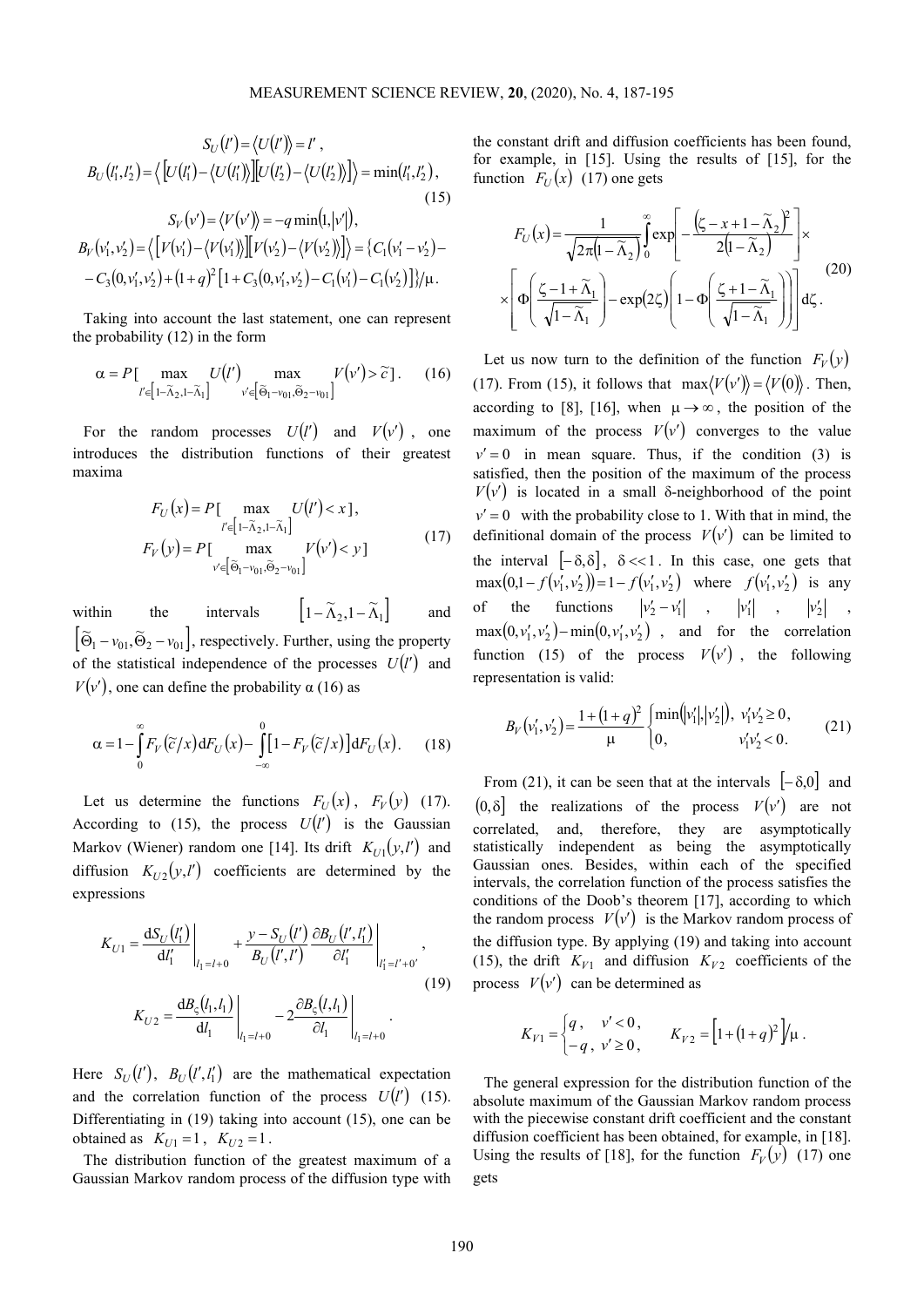$$
F_V(y) = \left[1 - \exp\left(-\frac{2|K_{V1}|y}{K_{V2}}\right)\right]^2 = \left[1 - \exp\left(-\frac{2\mu qy}{1 + (1 + q)^2}\right)\right]^2, (22)
$$

if  $y \ge 0$ , and  $F_V(y) = 0$ , if  $y < 0$ . The error in calculating the values of the false alarm probability (12) using the formulas (18), (20), (22) decreases with  $\mu$  (10) increasing.

Let us assume now that  $\vartheta_{01} \neq \vartheta_{02}$  and it represents the missing probability as follows

$$
\beta = P \left[ \sup_{l \in \left[ \widetilde{\Lambda}_1, \widetilde{\Lambda}_2 \right] \times \left[ \widetilde{\Theta}_1, \widetilde{\Theta}_2 \right]} M \left( l, \nu \right) < \widetilde{c} \left| \Theta_{01} \neq \Theta_{02} \right]. \tag{23}
$$

One makes the change of variables:

$$
l \rightarrow l', \qquad v \rightarrow \widetilde{v}' = v - v_{02}
$$
.

Then, taking into account (11), the signal function  $S(l, v) = \langle M(l, v) \rangle$  and the correlation function of the noise function  $N(l, v) = M(l, v) - \langle M(l, v) \rangle$  of the decision statistics  $M(l, v)$  (9) can be represented in the form

$$
S(l', \tilde{v}') = q \min(0, l'_0 - l') [1 - C_1(\tilde{v}' - \Delta v)] ++ q \min(l'_0, l') [C_1(\tilde{v}') - C_1(\Delta v)],
$$
\n(24)  

$$
\langle N(l'_1, \tilde{v}'_1) N(l'_2, \tilde{v}'_2) \rangle = \{ \min(l'_1, l'_2) [1 + C_1(\tilde{v}'_1 - \tilde{v}'_2) -- C_1(\tilde{v}'_1 - \Delta v) - C_1(\tilde{v}'_2 - \Delta v)] + q(2 + q) [\max(0, \min(l'_1, l'_2) - l'_0) \times\times (1 + C_3(\Delta v, \tilde{v}'_1, \tilde{v}'_2) - C_2(\tilde{v}'_1 - \Delta v) - C_2(\tilde{v}'_2 - \Delta v)) + \min(l'_0, l'_1, l'_2) \times\times (C_1(\Delta v) + C_3(0, \tilde{v}'_1, \tilde{v}'_2) - C_3(0, \Delta v, \tilde{v}'_1) - C_3(0, \Delta v, \tilde{v}'_2)) ] \} / \mu,
$$

where  $l'_0 = 1 - l_0$ , while  $\Delta v$ ,  $C_1(x)$ , and  $C_3(x, y, z)$  are defined as the same as in (11).

One takes into account that the signal function  $S(l', \tilde{v}')$ reaches the absolute maximum at the point  $(l'_0, 0)$ , while the realizations of the noise function are continuous with the probability 1. Then the output signal-to-noise ratio (SNR) for the algorithm (9) can be determined as [7], [8]

$$
z^{2} = \frac{S^{2}(l'_{0},0)}{\langle N^{2}(l'_{0},0)\rangle} = \mu \frac{l'_{0}q^{2} \min(1,|\Delta v|)}{1 + (1 + q)^{2}}.
$$
 (25)

From (25), it follows that the SNR  $z^2 \gg 1$ , if the inequality (3) is satisfied and the value of  $q$  is not too small. In this case, the coordinates of the position of the absolute maximum of the functional  $M(l', \vec{v})$  are located in a small δ-neighborhood of the point  $(l'_0, 0)$ . With  $z^2$  increasing  $(z^2 \rightarrow \infty)$ , the size of this neighborhood  $\delta = \max(|l' - l'_0|, |\tilde{v}'|) \rightarrow 0$  [8], [16], and for the signal function and the correlation function of the noise function (24), the following asymptotic representations can be applied:

$$
S(\tilde{t}', \tilde{v}') = S_0 + S_1(\tilde{t}') + S_2(\tilde{v}') + o(\delta),
$$
  

$$
\langle N(\tilde{t}'_1, \tilde{v}'_1) N(\tilde{t}'_2, \tilde{v}'_2) \rangle = [R_1(\tilde{t}'_1, \tilde{t}'_2) + R_2(\tilde{v}'_1, \tilde{v}'_2)]/\mu + o(\delta),
$$
 (26)

where  $\tilde{l}' = l' - l'_0$ ,

$$
S_0 = l'_0 q \min(1, |\Delta v|), S_1(\tilde{l}') = -q \min(1, |\Delta v|) |\tilde{l}'|,
$$
  
\n
$$
S_2(\tilde{v}') = -q l'_0 |\tilde{v}'|,
$$
  
\n
$$
R_1(\tilde{l}'_1, \tilde{l}'_2) = [1 + (1 + q)^2] \min(1, |\Delta v|) \min(\tilde{l}'_1, \tilde{l}'_2),
$$
  
\n
$$
R_2(\tilde{v}_1, \tilde{v}_2') = l'_0 [\min(1, |\tilde{v}_1' - \Delta v|) + \min(1, |\tilde{v}_2' - \Delta v|) - |\tilde{v}_2' - \tilde{v}_1'|] +
$$
  
\n
$$
+ l'_0 q (2 + q) [1 + \min(0, \tilde{v}_1', \tilde{v}_2') - \max(0, \tilde{v}_1', \tilde{v}_2') +
$$
  
\n
$$
+ C_1(\Delta v) - C_3(0, \Delta v, \tilde{v}_1') - C_3(0, \Delta v, \tilde{v}_2')]
$$

and  $o(\delta)$  denotes the higher-order infinitesimal terms compared with δ.

As it is described in [18], one moves from (9) to the difference functional

$$
\Delta(\widetilde{l}', \widetilde{v}') = \left[ M(\widetilde{l}', \widetilde{v}') - M_0 \right] / \sigma,
$$

where  $M_0 = M(0,0)$  is the asymptotically (with  $\mu_{\min}$  (3) increasing) Gaussian random variable with the characteristics  $\langle M_0 \rangle = S_0$ ,  $\langle M_0^2 \rangle = \sigma^2$ 

 $\sigma^2 = l'_0 \left[ 1 + (1+q)^2 \right] \min(1, |\Delta v|)/\mu$ , so the missing probability (23) can be written in the form

$$
\beta = P \left[ \sup_{\widetilde{l}' \in [l_0 - \widetilde{\Lambda}_2, l_0 - \widetilde{\Lambda}_1], \Delta(\widetilde{l}', \widetilde{\nu}') < (\widetilde{c} - M_0) / \sigma |v_{01} \neq v_{02}]. (28)
$$
  

$$
\widetilde{v} \in [\widetilde{\Theta}_1 - v_{02}, \widetilde{\Theta}_2 - v_{02}]
$$

From (26), (27), it follows that under  $\delta \rightarrow 0$  the first two moments of the functional  $\Delta(\tilde{l}', \tilde{v}')$  are determined as

$$
\left\langle \Delta(\widetilde{l}', \widetilde{v}') \right\rangle = S_{\Delta 1}(\widetilde{l}') + S_{\Delta 2}(\widetilde{v}') + o(\delta),
$$
  

$$
\left\langle \left[ \Delta(\widetilde{l}'_1, \widetilde{v}'_1) - \left\langle \Delta(\widetilde{l}'_1, \widetilde{v}'_1) \right\rangle \right] \left[ \Delta(\widetilde{l}'_2, \widetilde{v}'_2) - \left\langle \Delta(\widetilde{l}'_2, \widetilde{v}'_2) \right\rangle \right] \right\rangle =
$$
  

$$
= B_{\Delta 1}(\widetilde{l}'_1, \widetilde{l}'_2) + B_{\Delta 2}(\widetilde{v}'_1, \widetilde{v}'_2) + o(\delta),
$$
 (29)

where

$$
S_{\Delta 1}(\tilde{i}') = -z|\tilde{i}'|/i_0, \qquad S_{\Delta 2}(\tilde{v}') = -z|\tilde{v}'|/min(1, |\Delta v|),
$$

$$
B_{\Delta 1}(\tilde{i}_1', \tilde{i}_2') = \frac{1}{i_0'} \begin{cases} \min(|\tilde{i}_1'|, |\tilde{i}_2'|), & \tilde{i}_1 \tilde{i}_2' \ge 0, \\ 0, & \tilde{i}_1 \tilde{i}_2' < 0, \end{cases}
$$

$$
B_{\Delta 2}(\tilde{v}_1', \tilde{v}_2') = \frac{1}{\min(1, |\Delta v|)} \begin{cases} \min(|\tilde{v}_1'|, |\tilde{v}_2'|), & \tilde{v}_1 \tilde{v}_2' \ge 0, \\ 0, & \tilde{v}_1 \tilde{v}_2' < 0, \end{cases}
$$
(30)

and *z* is the SNR (25).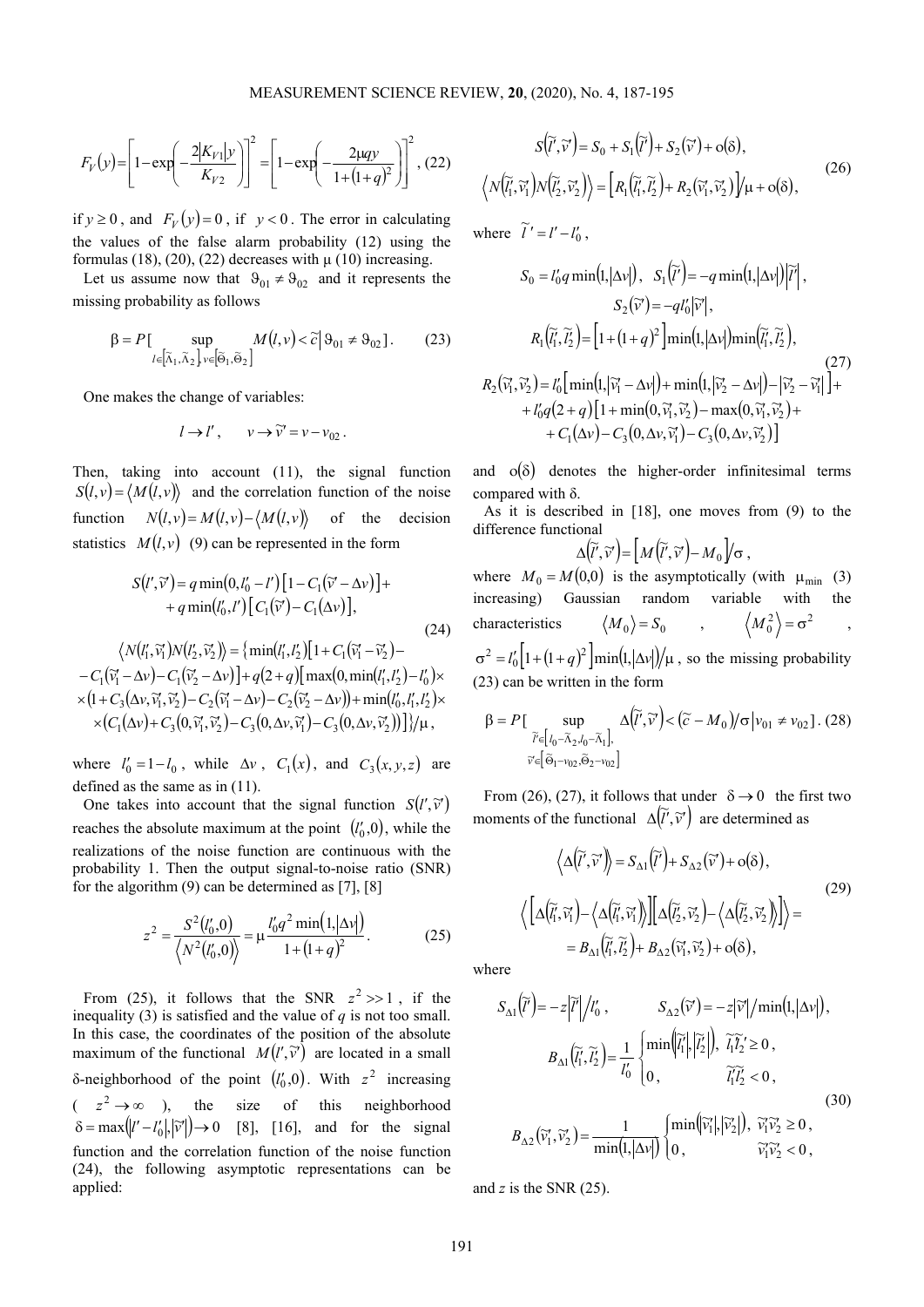,

One should take into consideration the statistically independent Gaussian random processes  $r_1(\tilde{l})$ ,  $r_1(\tilde{l}')$ ,  $r_2(\tilde{v}')$  with mathematical expectations (30)  $\langle r_1(\tilde{l}) \rangle = S_{\lambda 1}(\tilde{l})$  $\overline{\langle I' \rangle} = S_{\Delta 1}(I') \quad ,$  $r_2(\tilde{v}) = S_{\Delta 2}(\tilde{v})$  and correlation functions (30)

$$
\left\langle \left[ r_1(\widetilde{l}_1) - \left\langle r_1(\widetilde{l}_1) \right\rangle \right] \right| r_1(\widetilde{l}_2) - \left\langle r_1(\widetilde{l}_2) \right\rangle \right] \right\rangle = B_{\Delta 1}(\widetilde{l}_1', \widetilde{l}_2'),
$$
  

$$
\left\langle \left[ r_2(\widetilde{v}_1') - \left\langle r_2(\widetilde{v}_1') \right\rangle \right] \right| r_2(\widetilde{v}_2') - \left\langle r_2(\widetilde{v}_2') \right\rangle \right] \right\rangle = B_{\Delta 2}(\widetilde{v}_1', \widetilde{v}_2').
$$

If  $\delta \rightarrow 0$ , then the characteristics (29) of the functional  $\Delta(\tilde{l}', \tilde{v}')$  coincide with the corresponding characteristics of the sum of  $r_1(\tilde{l}) + r_2(\tilde{v})$ . Therefore, under conditions of high a posteriori accuracy, when  $z^2 \gg 1$  (25), the probability (28) can be approximately represented as follows [19]

→ <sub>→</sub>

$$
\beta \approx P \left[ \sup_{\widetilde{l}' \in [-\delta, \delta]} r_1(\widetilde{l}') + \sup_{v' \in [-\delta, \delta]} r_2(\widetilde{v}') < (\widetilde{c} - M_0) / \sigma \right] =
$$
\n
$$
= \int_{-\infty}^{\widetilde{c}/\sigma} w_0(u) \left[ \int_{0}^{\widetilde{c}/\sigma - u} f_1(\widetilde{c}/\sigma - u - x) w_2(x) dx \right] du.
$$
\n(31)

Here  $w_2(x) = dF_2(x)/dx$ ,  $F_1(x)$  $[-\delta, \delta]$ [ sup  $r_1(\tilde{l}') < x$ ] .<br>,  $F_1(x) = P[\sup \ r_1(l') < x]$ *l*  $= P[\sup r_1(l')]$ ′′∈[−δ,δ

 $(x)$  $[-\delta, \delta]$ [ sup  $r_2(\widetilde{v}') < x$ ] ,  $F_2(x) = P[\sup \ r_2(\widetilde{v}') < x]$ *v*  $= P[\sup r_2(\widetilde{v}')]$ ′∈[−δ,δ are the distribution functions

of the absolute maxima of the random processes  $r_1(\tilde{l})$  $\tau_1(\tilde{l}')$  and  $r_2(\tilde{v}')$ , while

$$
w_0(u) = \exp[-(u-z)^2/2]/\sqrt{2\pi}
$$
 (32)

is the probability density of the random variable  $M_0/\sigma$ . In (31), one takes into account that if  $x < 0$ , then  $w_2(x) = 0$ and  $F_1(x) = 0$  as  $r_1(0) = 0$  and  $r_2(0) = 0$ .

According to (29), (30), the values of the Gaussian process  $r_1(\widetilde{l}')$  $\tilde{I}_1(\tilde{l})$  ( $r_2(\tilde{v}')$ ) at the intervals  $[-\delta,0]$  and  $(0,\delta]$  are not correlated and, therefore, they are statistically independent. Then

$$
F_1(x) = F_{11}(x) F_{12}(x), \quad F_2(x) = F_{21}(x) F_{22}(x), \quad (33)
$$

where

$$
F_{11}(x) = P[\sup_{\widetilde{l}' \in [-\delta,0]} r_1(\widetilde{l}') < x], \quad F_{12}(x) = P[\sup_{\widetilde{l}' \in (0,\delta]} r_1(\widetilde{l}') < x],
$$
\n
$$
F_{21}(x) = P[\sup_{\widetilde{v}' \in [-\delta,0]} r_2(\widetilde{v}') < x], \quad F_{22}(x) = P[\sup_{\widetilde{v}' \in (0,\delta]} r_2(\widetilde{v}') < x]
$$
\n(34)

Now it is time to introduce the random processes  $(\widetilde{l}') = x - r_1(-\widetilde{l}')$ 11  $\Delta_{21}(v') = x - r_2(-v')$ ,  $\Delta_{12}(l') = x - r_1(\tilde{l'})$ ,  $\Delta_{22}(\tilde{v}) = x - r_2(\tilde{v'})$ ,  $\tilde{l'} \in [0, \delta]$ ,  $\tilde{v}' \in [0, \delta]$ . From (29), (30), it follows that the processes  $\Delta_{1i}(\tilde{l})$ ,  $\Delta_{2i}(\tilde{v}')$ ,  $i=1,2$ , while  $\tilde{l}'\geq 0$ ,  $\tilde{v}'\geq 0$ , satisfy the conditions of the Doob's theorem [17] and they are Gaussian Markov processes with the drift coefficients  $a_{li} = z/l_0'$ ,  $a_{vi} = z/\text{min}(1, |\Delta v|)$  and the diffusion coefficients  $b_{li} = 1/l'_0$ ,  $b_{vi} = 1/\min(1, |\Delta v|)$ ,  $i = 1, 2$ . Moreover, according to [18], [19], the desired distribution functions (34) can be represented in the form

$$
F_{1i}(x) = P[\sup_{\widetilde{l}' \in [0,\delta]} \Delta_{1i}(\widetilde{l}')
$$
 > 0] =  $\int_{0}^{\infty} w_{1i}(y,\delta) dy$ ,  

$$
F_{2i}(x) = P[\sup_{\widetilde{v}' \in [0,\delta]} \Delta_{2i}(\widetilde{v}') > 0] = \int_{0}^{\infty} w_{2i}(y,\delta) dy
$$
,

where the probability densities  $w_{1i}(y, \tilde{t})$ ,  $w_{2i}(y, \tilde{v})$  are determined from the solution of the direct Fokker-Planck-Kolmogorov equation [14] with the drift coefficients  $a_{i}$ ,  $a_{vi}$  and the diffusion coefficients  $b_{li}$ ,  $b_{vi}$ , while the starting conditions are  $w_{1i}(y,0) = w_{2i}(y,0) = \delta(x-y)$  and the boundary conditions are  $w_{1i}\left(0,\widetilde{l}^{\prime}\right) = w_{1i}\left(\infty,\widetilde{l}^{\prime}\right) = w_{2i}\left(0,\widetilde{v}^{\prime}\right) = w_{2i}\left(\infty,\widetilde{v}^{\prime}\right) = 0$  After solving these equations and integrating the found solutions as described, for example, in [18], taking into account (33), one obtains

$$
F_1(x) = f(x, a_{11}, b_{11}) f(x, a_{12}, b_{12}),
$$
  
\n
$$
F_2(x) = f(x, a_{v1}, b_{v1}) f(x, a_{v2}, b_{v2}),
$$
  
\n
$$
w_2(x) = g(x, a_{v1}, b_{v1}) f(x, a_{v2}, b_{v2}) +
$$
  
\n
$$
+ g(x, a_{v2}, b_{v2}) f(x, a_{v1}, b_{v1}),
$$
\n(35)

if  $x \ge 0$ , and  $F_1(x) = F_2(x) = 0$ ,  $w_2(x) = 0$ , if  $x < 0$ . Here

$$
f(x, a, b) = \Phi\left(\frac{a\delta + x}{\sqrt{b\delta}}\right) - \exp\left(-\frac{2ax}{b}\right)\Phi\left(\frac{a\delta - x}{\sqrt{b\delta}}\right),
$$
\n
$$
g(x, a, b) = \frac{2a}{b}\exp\left(-\frac{2ax}{b}\right)\Phi\left(\frac{a\delta - x}{\sqrt{b\delta}}\right) + \sqrt{\frac{2}{\pi b\delta}}\exp\left(-\frac{(a\delta + x)^2}{2b\delta}\right).
$$
\n(36)

In practice, the calculation of the probability (23) by the formula (31) using (35), (36) is very difficult (as the value of δ cannot be exactly determined). However, if condition  $z^2 \gg 1$  (25) holds, then in (35), without any significant loss in accuracy, one can use the asymptotic approximations of the functions (36) of the form [18]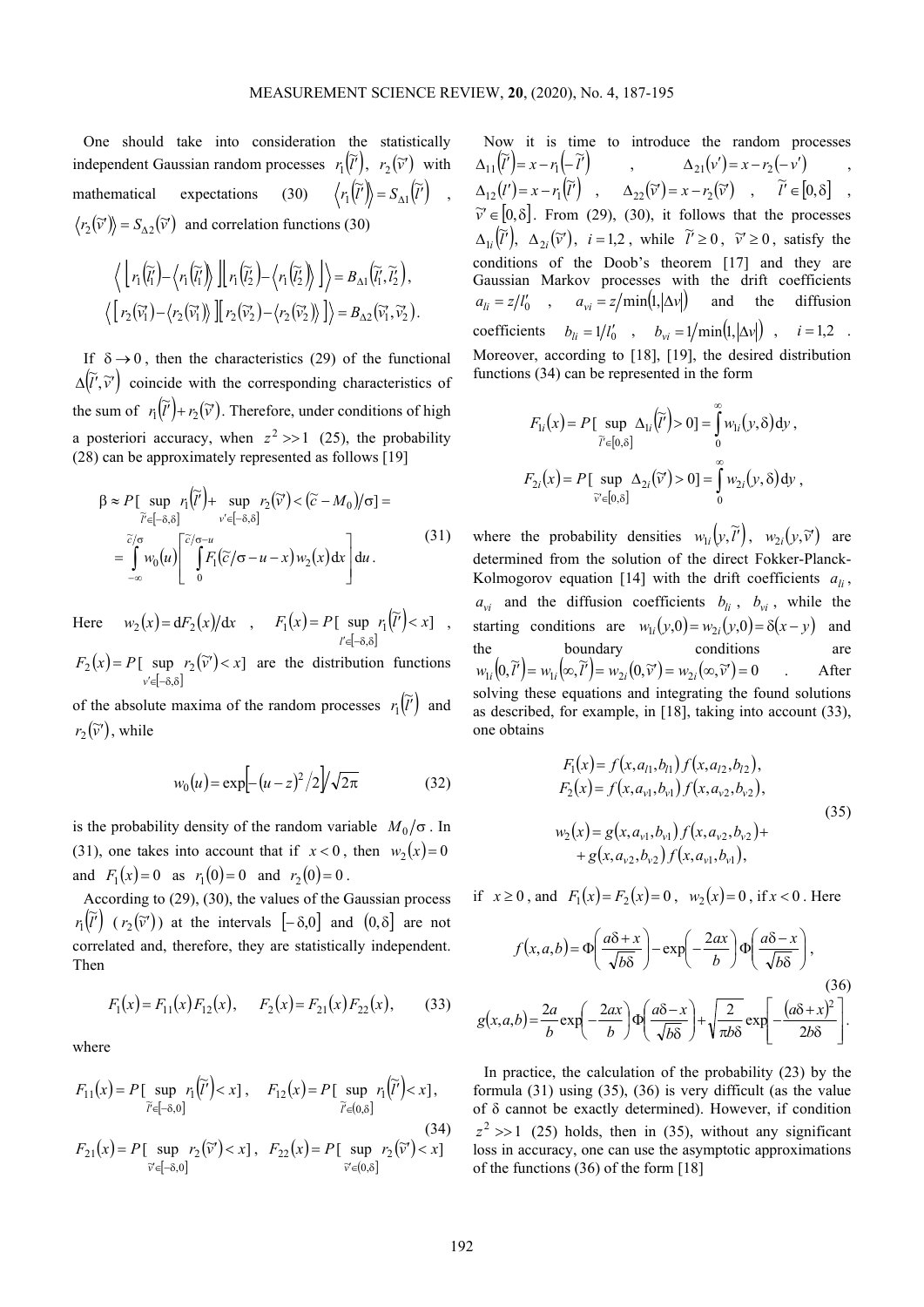$$
f(x, a, b) = 1 - \exp(-2ax/b), g(x, a, b) = (2a/b)\exp(-2ax/b).
$$
 (37)

By substituting (37) into (35) and then (32), (35) into (31) with subsequent integration by the variables *x*, *u*, after all the corresponding transformations, one gets

$$
\beta \approx \Phi \left( \frac{\tilde{c}}{\sigma} - z \right) + 4 \left( 6z^2 - \frac{2\tilde{c}z}{\sigma} + 1 \right) \exp \left[ 2z \left( 2z - \frac{\tilde{c}}{\sigma} \right) \right] \times
$$
  
 
$$
\times \Phi \left( \frac{\tilde{c}}{\sigma} - 3z \right) + \left( 20z^2 - \frac{4\tilde{c}z}{\sigma} - 5 \right) \exp \left[ 4z \left( 3z - \frac{\tilde{c}}{\sigma} \right) \right] \times \qquad (38)
$$
  
 
$$
\times \Phi \left( \frac{\tilde{c}}{\sigma} - 5z \right) - \frac{12z}{\sqrt{2\pi}} \exp \left[ -\frac{(\tilde{c} - z\sigma)^2}{2\sigma^2} \right].
$$

The accuracy of the formula (38) increases with  $\mu_{\min}$  (3) and *z* (25).

## 5. THE SIMULATION RESULTS

In order to determine the errors in the approximate formulas obtained for the characteristics of the synthesized detection algorithm, the statistical computer simulation of the detector (9) operation is carried out [20].

In the simulation process, over the interval  $\tilde{t} \in [0,1]$  (10) the samples  $\widetilde{y}_{km} = y(\widetilde{T_k}, \Omega v_m) \sqrt{T/N_0}$  (10) are formed at the discrete points in time  $\widetilde{t}_k = k \Delta \widetilde{t}$ ,  $k = 0, \text{int}\left\{1/\Delta \widetilde{t}\right\}$  and for each of the values of  $v_m = \widetilde{\Theta}_1 + (m+1/2)\Delta V$  $D_1 + (m+1/2)\Delta V$ ,  ${m} = \overline{0, \text{int}\left\{\left(\widetilde{\Theta}_2 - \widetilde{\Theta}_1\right)/\Delta V - 1\right\}}$  belonging to the normalized band center  $v(10)$ , as described in [18], [21]. Further, using the generated samples  $\widetilde{y}_{km}$ , within the intervals  $\left[\widetilde{\Lambda}_1, \widetilde{\Lambda}_2\right]$ ,  $\left[ \widetilde{\Theta}_1, \widetilde{\Theta}_2 \right]$ , the samples  $M_{1nm} = M_1(l_n, v_m)$ ,  $M_{2n} = M_1(l_n, v_{m_0})$  of the random field  $M_1(l, v)$  and the random process  $M_2(l)$  (10) are calculated with the discretization steps ∆*l* and ∆*V* by the variables *l* and *v*, respectively. Here  $l_n = \widetilde{\Lambda}_1 + n\Delta l$ ,  $n = \overline{0, \text{int}\{(\widetilde{\Lambda}_2 - \widetilde{\Lambda}_1)/\Delta l\}}$ , and the value  $m_0$  corresponds to the frequency  $v_{01}$ , so  $v_1 + m_0 \Delta v - v_{01}$  $\approx$  $v_{m_0} = \Theta_1 + m_0 \Delta V = v_{01}$ .

The discretization steps are chosen to be equal to  $\Delta \tilde{t} = 0.05 / \mu_{\text{min}}$  by the variable  $\tilde{t}$  and to be equal to  $\Delta l = \Delta v = 0.01$  by the variables *l* and *v*. As a result, the relative standard error of the stepwise approximation of the functional  $M(l, v)$  (9) based on the generated samples, calculated by the technique proposed in [19], does not exceed 10 %.

As an empirical estimate of the false alarm probability  $\alpha$ (12), there is used the relative frequency of exceeding the threshold  $\tilde{c}$  (9) by the greatest samples out of the decision statistic samples  $M_{nm} = M(l_n, v_m)$  in the absence of the abrupt change in the random process ξ(*t*) (1) band center.

As an empirical estimate of the missing probability  $\beta$  (23), there is taken the relative frequency of not exceeding the threshold  $\tilde{c}$  (9) by the greatest sample out of the decision statistics samples  $M_{nm}$  in the presence of the abrupt change in the random process band center.

In Fig.2. and Fig.3., some simulation results and the corresponding theoretical curves are presented. In order to obtain each experimental value, at least  $10<sup>4</sup>$  realizations of *x*(*t*) (4) are processed under  $\tilde{\Lambda}_1 = 0.1$ ,  $\tilde{\Lambda}_2 = 0.9$ ,  $\widetilde{\Theta}_1 = 8$ ,  $\widetilde{\Theta}_2 = 12$ ,  $v_{01} = 9.5$ . All of this allows us to provide such deviation of the confidence interval boundaries from the obtained experimental data that is not greater than 15 % with the probability 0.9.

In Fig.2., by solid lines the theoretical dependences are presented of the false alarm probability  $\alpha$  upon the threshold  $\tilde{c}$  calculated by the formulas (18), (20), (22). Curve 1 is plotted for  $\mu = 100$ ,  $q = 0.25$ ; curve 2 is plotted for  $\mu = 200$ ,  $q = 0.25$ ; curve 3 is plotted for  $\mu = 200$ ,  $q = 1$ . The corresponding experimental values of the false alarm probability are drawn by squares, crosses, and rhombuses.







Fig.3. The missing probability.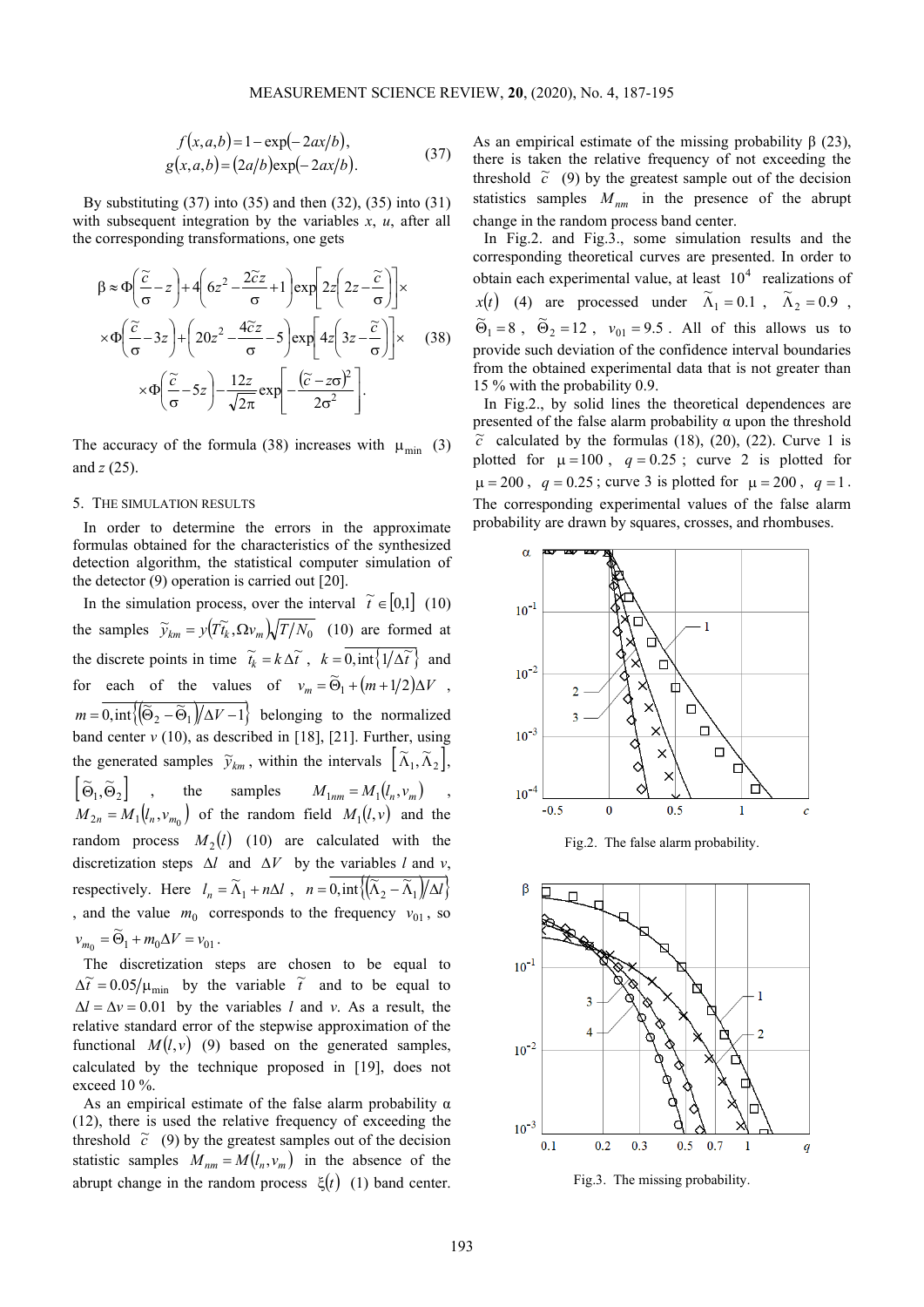In Fig.3., by solid lines, the theoretical dependences are presented of the missing probability  $β$  upon the value of the parameter  $q(11)$  calculated by the formula  $(38)$ . The threshold value  $\tilde{c}$  is calculated by means of (18), (20), (22) according to the Neumann-Pearson criterion for the chosen level of false alarm probability that is  $10^{-6}$  in this case. Curve 1 is plotted for  $\mu = 100$ ,  $l_0 = 0.5$ ,  $|\Delta v| = 1$ ; curve 2 is plotted for  $\mu = 200$ ,  $l_0 = 0.5$ ,  $|\Delta v| = 0.5$ ; curve 3 is plotted for  $\mu = 200$ ,  $l_0 = 0.5$ ,  $|\Delta v| = 1$ ; curve 4 is plotted for  $\mu = 100$ ,  $l_0 = 0.25$ ,  $|\Delta v| = 1$ . The corresponding experimental values of the missing probability are drawn by squares, crosses, rhombs, and circles.

From Fig.2. and Fig.3., it follows that the theoretical dependences obtained for the probability  $\alpha$  that are (18), (20), (22) and for the probability  $\beta$  that is (38) are in good agreement with the experimental data, at least in the case defined by  $\mu_{\min} \ge 25$ ,  $q \ge 0.1$ ,  $\widetilde{\Lambda}_1 \ge 0.1$ ,  $\widetilde{\Lambda}_2 \le 0.9$ .

#### 6. CONCLUSIONS

Based on the results obtained, the following conclusions can be made.

1. The developed algorithm applying the maximum likelihood method for detecting the unknown abrupt change in the random process band center in the conditions of the fast fluctuations of the observable data realization allows such hardware implementation that is significantly simpler than the ones that are required by the algorithms obtained by means of the common approaches.

2. The characteristics of the algorithm for detecting the unknown abrupt change in the fast-fluctuating random process band center can be analytically calculated with the help of the multiplicative and additive generalizations of the local Markov approximation method adapted for the case of several unknown discontinuous parameters. And it should be noted that the quality of the algorithm for detecting the abrupt change is better, the earlier the abrupt change time occurs and the greater is the difference (within the random process bandwidth) between the center frequencies before and after the abrupt change. If the difference between the center frequencies before and after the abrupt change exceeds the random process bandwidth, then the detection quality does not improve with its further increase.

3. The presented theoretical results deal with a wide range of the random process parameter values and as such are in good agreement with the corresponding experimental data obtained by means of statistical computer simulation.

4. As it can be seen from the additional analysis, the detectors synthesized on the basis of the proposed approach can also be used, and without any significant loss in performance, in case when receiving fast-fluctuating non-Gaussian random processes with the unknown abrupt change in the band center.

The devices specified above can be effectively implemented by means of modern digital signal processors or field-programmable gate arrays [22].

ACKNOWLEDGMENT

This research was financially supported by the Russian Science Foundation (research project No. 20-61-47043).

# **REFERENCES**

- [1] Kligene, N., Tel'ksnis, L. (1983). Methods to determine the times when the properties of random processes change. *Automation and Remote Control*, 41 (11), 1241-1283.
- [2] Basseville, M., Nikiforov, I.V. (1993). *Detection of Abrupt Changes: Theory and Application*. Prentice-Hall.
- [3] Hanus, R., Kowalczyk, A., Chorzepa, R. (2018). Application of conditional averaging to time delay estimation of random signals. *Measurement Science Review*, 18 (4), 130-137.
- [4] Konev, V., Vorobeychikov, S. (2017). Quickest detection of parameter changes in stochastic regression: Nonparametric CUSUM. *IEEE Transactions on Information Theory*, 63 (9), 5588- 5602.
- [5] Tartakovsky, A.G. (2019). Asymptotic optimality of mixture rules for detecting changes in general stochastic models. *IEEE Transactions on Information Theory*, 65 (3), 1413-1429.
- [6] Chernoyarov, O.V., Marcokova, M., Salnikova, A.V., Maksimov, M.I., Makarov, A.A. (2019). Measuring the moment and the magnitude of the abrupt change of the Gaussian process bandwidth. *Measurement Science Review*, 19 (7), 250-256.
- [7] Van Trees, H.L., Bell, K.L., Tian, Z. (2013). *Detection, Estimation, and Modulation Theory, Part I: Detection, Estimation, and Filtering Theory*, Second Edition. Wiley.
- [8] Trifonov, A.P., Nechaev, E.P., Parfenov, V.I. (1991). *Detection of Stochastic Signals with Unknown Parameters*. Voronezh, USSR: Voronezh State University. (in Russian)
- [9] Chernoyarov, O.V., Vaculik, M., Shirikyan, A., Salnikova, A.V. (2015). Statistical analysis of fast fluctuating random signals with arbitrary-function envelope and unknown parameters. *Communications – Scientific Letters of the University of Zilina*, 17 (1A), 35-43.
- [10] Chernoyarov, O.V., Sai Si Thu Min, Salnikova, A.V., Kuba, M. (2014). Detection and estimation of abrupt changes in Gaussian random processes with unknown parameters. In *10th International Conference ELEKTRO 2014*. IEEE, 46-51.
- [11] Chernoyarov, O.V., Shahmoradian, M.M., Salnikova, A.V., Buravlev, I.A. (2017) Detection and measurement of the abrupt change of the power parameters of the fast-fluctuating Gaussian random process. In *Proceedings of the 2017 2nd International Conference on Modelling, Simulation and Applied Mathematics (MSAM2017)*, AISR 132. Atlantis Press, 164-168.